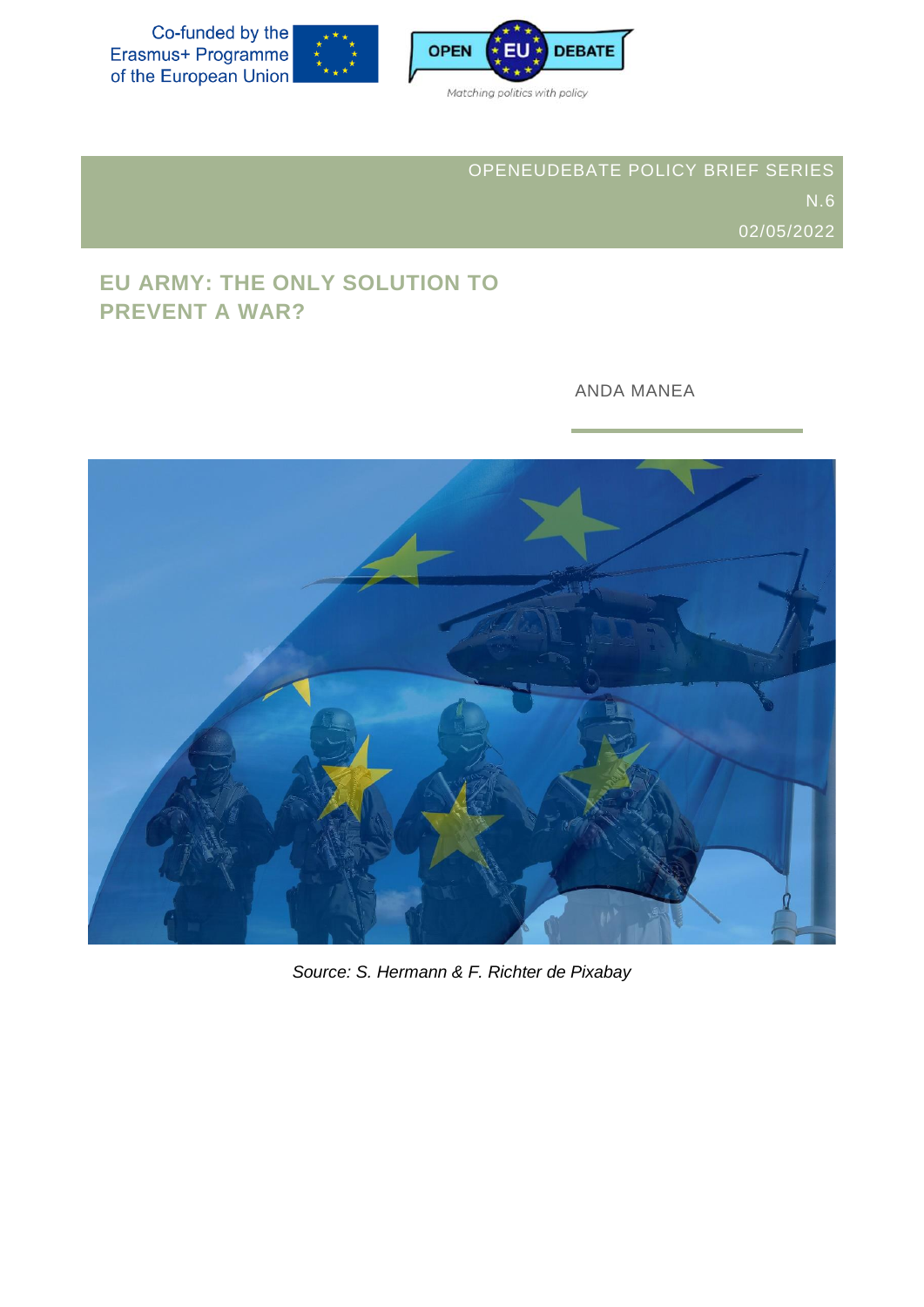Co-funded by the Erasmus+ Programme of the European Union





## SUMMARY

Reflecting on the future of Europe implies reflecting on the future of its security. In the context of the most recent events in Ukraine, invaded by the Russian army and under attack for more than two months, European security is under threat. The current conflict between Russia and Ukraine may direct the EU to reconsider its course of action in the field of security and defense. Discussions about an EU army are now more intense than ever.

## **CONTENTS**

- 1. New conflicts new perspectives about the EU security?
- 2. Reviving the EU army ambitions?
- 3. Possible solutions for the future

## ABOUT THE AUTHORS

Anda Manea is a Master student in diplomacy and negotiations in the Department of International Relations and European Integration at the National University of Political Studies and Public Administration (SNSPA) in Bucharest.

## EDITORIAL TEAM

Marc López (Agenda Pública), Luis Bouza (Universidad Autónoma de Madrid) and Álvaro Oleart (Vrije Universiteit Amsterdam).

Guest editor: Miruna Butnaru-Troncotă

#### DISCLAIMER

This policy brief series is made with the financial support of the European Union Education, Audiovisual and Culture Executive Agency (EACEA). The policy briefs only reflect the views of the authors and the Commission and the Agency cannot be held responsible for any use which may be made of the information contained therein.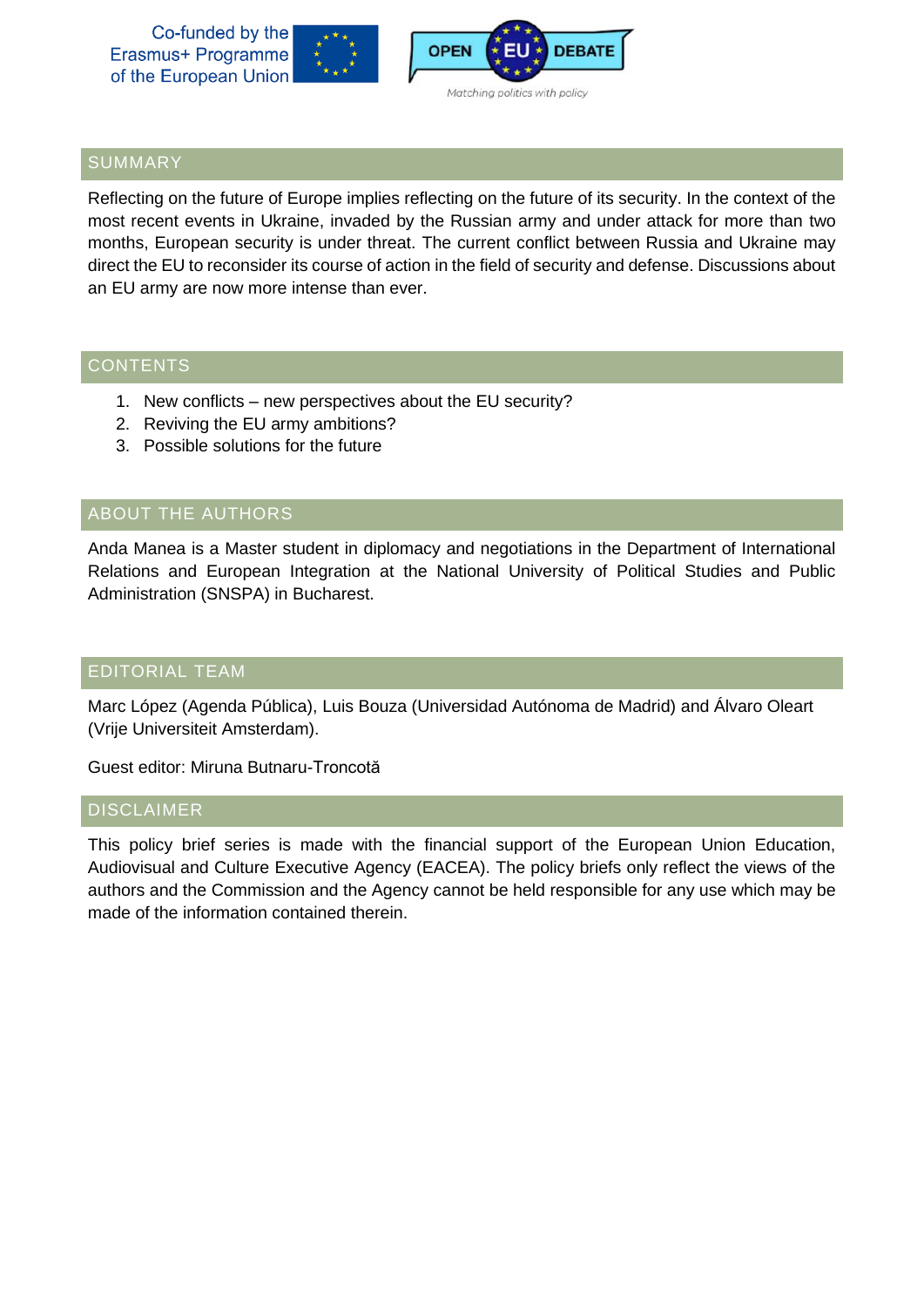Co-funded by the Erasmus+ Programme of the European Union





#### Matching politics with policy

## NEW CONFLICT – NEW PERSPECTIVE ABOUT THE EU SECURITY?

On February 24, 2022, Russia invaded Ukraine. The attack is viewed as an international war of aggression, and it caused a significant refugee crisis. The invasion exacerbates the conflict between Russians and Ukrainians, which emerged long before even 2014 the illegal annexation of Crimea. The invasion is justified by the statements of President Vladimir Putin, who supports separatist views and calls into question Ukraine's right to statehood by falsely accusing the state of being dominated by neo-Nazis and persecuting the Russian-speaking minority. The Russian leader also claims that NATO has continued to pose a security threat to Russia by expanding eastward since the early 2000s, a claim that NATO denies, and has demanded that Ukraine never join the [alliance.](https://www.factcheck.org/2022/02/russian-rhetoric-ahead-of-attack-against-ukraine-deny-deflect-mislead/)

In response, NATO has immediately condemned Russia's actions. The alliance is urging President Putin to stop the conflict, withdraw all forces from Ukraine, and engage in genuine diplomacy. Furthermore, NATO is sending weapons, ammunition, medical supplies, and other materials to Ukraine in the areas of cyber security and protection against chemical, biological, radioactive, or [nuclear](https://www.nato.int/cps/en/natohq/topics_192648.htm)) threats (which supports one of the main principles of the NATO Strategic Concept - [collective](https://www.nato.int/nato_static_fl2014/assets/pdf/pdf_publications/20120214_strategic-concept-2010-eng.pdf) security .

The impact of these rapidly unfolding events on the EU is troublesome, because the conflict can develop numerous concerns about NATO's ability to defend the Eastern flank if its actions remain effective, as well as the possibility of a much stronger European sentiment that would bring the North Atlantic link to a pause. Furthermore, the nature of the divergence calls into question both the military and cooperative capabilities of states, as well as NATO's ability to defend the Eastern flank. New manifestations emerged within the international system, convincing international, and regional European organizations to reconsider their policies in the face of impending threats.

### REVIVING THE EU ARMY AMBITIONS?

The desire to strengthen the Union's military capabilities in order to play a more active role in security and defense crises revived the long-lasting debates for an EU army. According to the [French](https://presidence-francaise.consilium.europa.eu/en/news/message-from-the-president/) President [Emmanuel](https://presidence-francaise.consilium.europa.eu/en/news/message-from-the-president/) Macron, "*the European Union will continue to work with the United States on defense, but it must develop its own common military structures and become less dependent on non-European nations*". Referring to the conclusions of the most recent European Council summit, Emmanuel Macron stated that there have been "*developments in the field of defense and security on the European continent*" over the last two years. According to Le Figaro, Emmanuel Macron stated, "*Our task is to develop a common military culture, to invest more in defense, to have more autonomous capabilities, and to intensify the innovation we involve for our army*".

In this perspective, an EU army can be a solution to the current security threats, particularly in the light of NATO's withdrawal from Afghanistan or regarding the present situation, which can be perceived as a wake-up call about its capabilities. I will hereby present my main arguments.

First of all, the European military corps could also serve as an alternative for the Common Foreign and Security Policy (CFSP) in defending EU's values. However, the presence of an EU military could easily undermine NATO's action capacities, but some assert that it would in fact add to its strength. The implementation of an EU army has been impeded by those believing that military protection is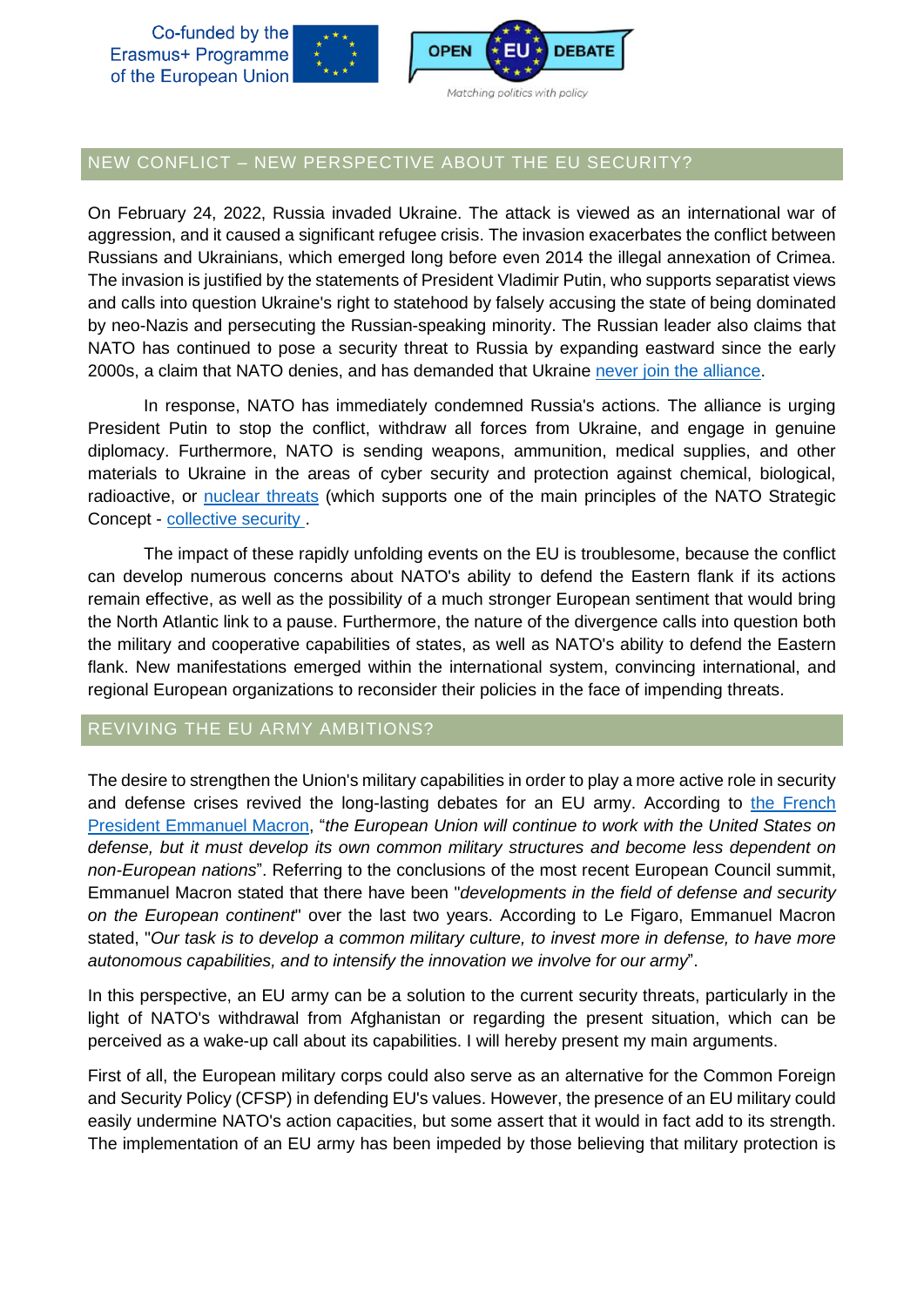



a national responsibility, not an EU one, and that it may be an overstep of NATO's influence. The protection of EU citizens heavily relies on NATO's assistance, as 90 percent of EU citizens live in NATO countries, and EU members contribute only to 20 percent of NATO defense spendings. An example of an EU military action can be seen in the French EU supported initiative to generate and maintain the necessary conditions for stability and development activity in the Sahel region.

In my opinion, an EU army in this form cannot be an effective solution at this time because it could seriously undermine the authority of Member States and NATO, and would only benefit the initiating States of such initiative instead of promoting a federalist approach to an EU army corps.

Second, the European failure to cooperate in the field of defense gives credibility to the argument that an EU army is not the best solution to external threats. And this weakens the EU's geopolitical position. The European Defense Agency (EDA) report provides a concrete example in which joint investments and cooperation decreased, even though approximately  $\epsilon$  200 billion were spent on defense in 2020, which represents a 5% increase over 2019. Nevertheless, expenses for acquiring high-performance equipment decreased by 13% compared to 2019, well below the average of [35%](https://eda.europa.eu/docs/default-source/brochures/eda---defence-data-report-2019-2020.pdf) of [investment](https://eda.europa.eu/docs/default-source/brochures/eda---defence-data-report-2019-2020.pdf) in the field provided by the commitment within the Permanent Structural Cooperation (PESCO). Moreover, the first EDA report entirely reflects the fact that the EU does not presently possess all of the military capacities required to fulfill its strategic autonomy, as well as the necessary capabilities to achieve the objectives of common security and defense. Concerns about the future of European defense can be heard, particularly as technological investments remain insufficient. In this regard, one could argue that the European Union is not yet ready to put the concept of a European army into action. However, in order to advance in terms of defense, the EU could invest heavily in crisis management by developing strategic air transport as well as in its IT capabilities, along with satellite surveillance.

The EU army is still only an idea. Post-communist member states from Central and Eastern Europe have undergone changes as a result of long-gone Soviet influence and are now in a state of geopolitical vulnerability, as we can see in the Ukrainian situation. In this context, the European Union must pay careful attention to managing relations with the respective national political and military structures, along with collaborating with representative structures, in order to maintain a moderate level of peace. Russia has brought war to Europe, which was something that it was not considered possible. When it happened, the shock caused a common response from the European Union.

Thirdly, another factor that necessarily involves the EU's attention in order to ensure balance is Britain's decision to leave the European Union. Leaders must maintain pleasant relations with the United Kingdom, whose participation is critical in the plan for European strategic autonomy, given that they are the main spenders in terms of defending the continent.

All of these arguments outline the idea that the European Union must become a strategic player on the international arena but has to do so by finding an alternative to the idea of an EU army that does not undermine either NATO's role or member states' sovereignty. Expert Anand [Menon](http://www.apple.com/) provides a concrete example of such a threat to national sovereignty: *"If small European countries share* resources for a joint society, such as an air transport fleet, they lose the ability to use that fleet *whenever they want".* The main challenge to the concept of a European army is the coordination of the 27 Member States' forces and the implementation of integrated training and administration